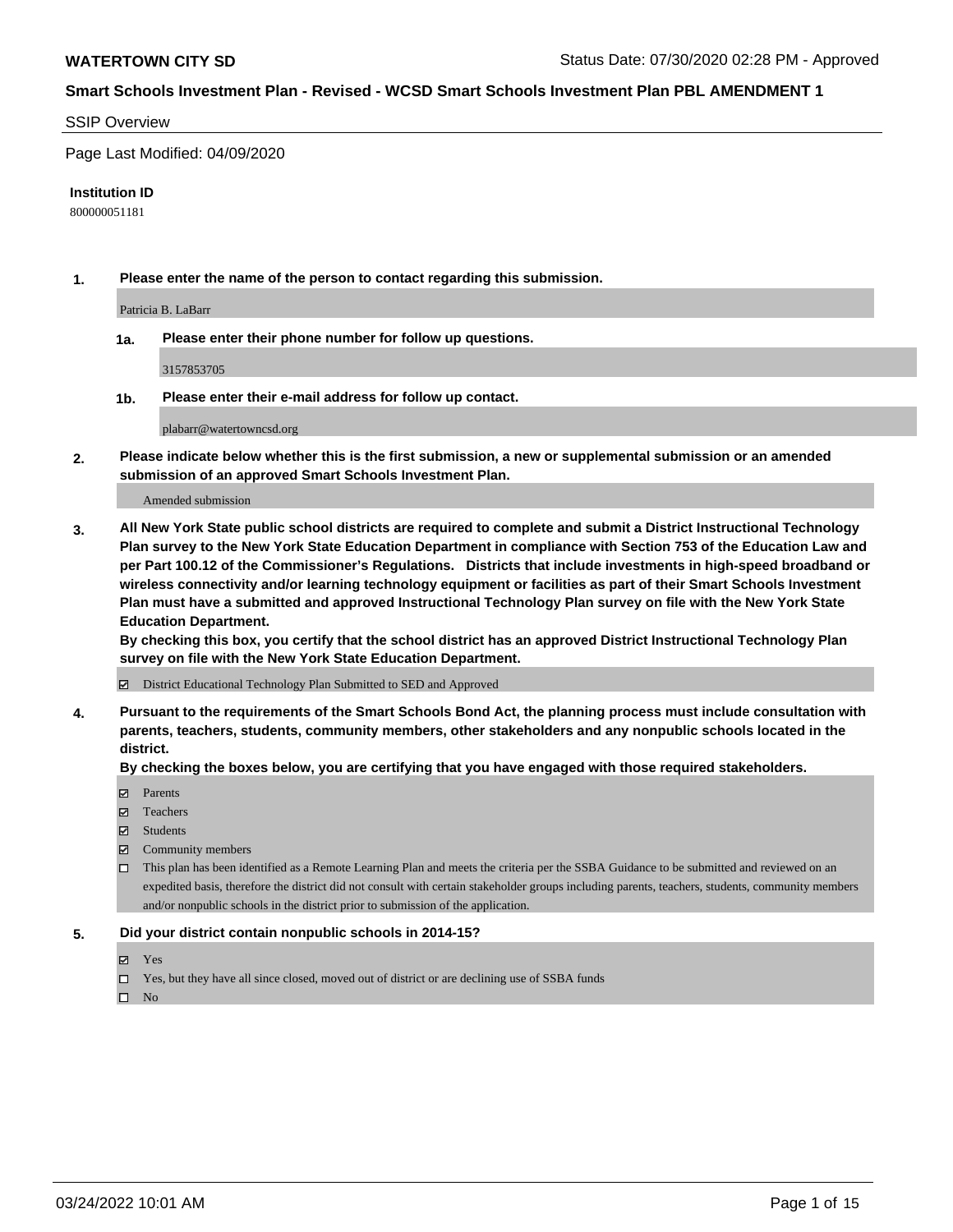## SSIP Overview

Page Last Modified: 04/09/2020

#### **6. Certify that the following required steps have taken place by checking the boxes below:**

- The district developed and the school board approved a preliminary Smart Schools Investment Plan.
- $\boxtimes$  The preliminary plan was posted on the district website for at least 30 days. The district included an address to which any written comments on the plan should be sent.
- $\boxtimes$  The school board conducted a hearing that enabled stakeholders to respond to the preliminary plan. This hearing may have occured as part of a normal Board meeting, but adequate notice of the event must have been provided through local media and the district website for at least two weeks prior to the meeting.
- The district prepared a final plan for school board approval and such plan has been approved by the school board.
- $\boxtimes$  The final proposed plan that has been submitted has been posted on the district's website.
- This Plan has been identified as a Remote Learning Plan and meets the criteria per the SSBA Guidance to be submitted and reviewed on an expedited basis, therefore this plan has not met certain stakeholder engagement requirements including, consulting with nonpublic schools in advance of plan submission, having the school board conduct a hearing on the plan and/or posting the plan to the district website for a minimum of 30 days. This district will post the Remote Learning Plan to the district's website upon submission of the application.
- **6a. Please upload the proposed Smart Schools Investment Plan (SSIP) that was posted on the district's website, along with any supporting materials. Note that this should be different than your recently submitted Educational Technology Survey. The Final SSIP, as approved by the School Board, should also be posted on the website and remain there during the course of the projects contained therein.**

WCSD - Proposed SS Project Scope Cost 11 02 172.pdf

**6b. Enter the webpage address where the final Smart Schools Investment Plan is posted. The Plan should remain posted for the life of the included projects.**

https://www.watertowncsd.org/Page/8681

**7. Please enter an estimate of the total number of students and staff that will benefit from this Smart Schools Investment Plan based on the cumulative projects submitted to date.**

5,000

**8. An LEA/School District may partner with one or more other LEA/School Districts to form a consortium to pool Smart Schools Bond Act funds for a project that meets all other Smart School Bond Act requirements. Each school district participating in the consortium will need to file an approved Smart Schools Investment Plan for the project and submit a signed Memorandum of Understanding that sets forth the details of the consortium including the roles of each respective district.**

 $\Box$  The district plans to participate in a consortium to partner with other school district(s) to implement a Smart Schools project.

**9. Please enter the name and 6-digit SED Code for each LEA/School District participating in the Consortium.**

| <b>Partner LEA/District</b> | <b>ISED BEDS Code</b> |
|-----------------------------|-----------------------|
| (No Response)               | (No Response)         |

## **10. Please upload a signed Memorandum of Understanding with all of the participating Consortium partners.**

(No Response)

#### **11. Your district's Smart Schools Bond Act Allocation is:**

\$3,663,924

#### **12. Final 2014-15 BEDS Enrollment to calculate Nonpublic Sharing Requirement**

|             | <b>Public Enrollment</b> | l Nonpublic Enrollment | Total Enrollment | l Nonpublic Percentage |
|-------------|--------------------------|------------------------|------------------|------------------------|
| ⊧Enrollment | 3,946                    | 709                    | 4.655.00         | 15.23                  |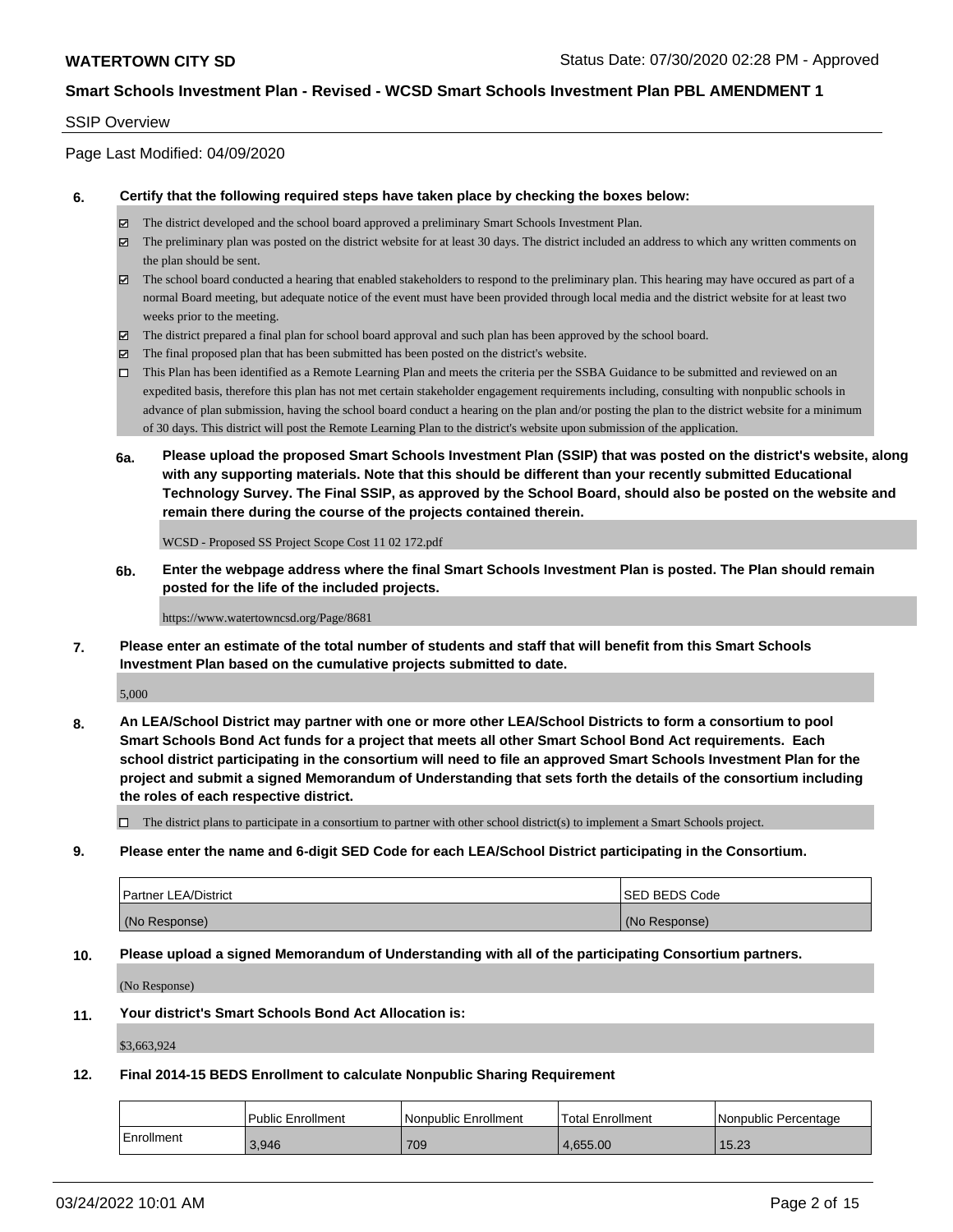SSIP Overview

Page Last Modified: 04/09/2020

**13. This table compares each category budget total, as entered in that category's page, to the total expenditures listed in the category's expenditure table. Any discrepancies between the two must be resolved before submission.**

|                                            | Sub-Allocations | <b>Expenditure Totals</b> | <b>Difference</b> |
|--------------------------------------------|-----------------|---------------------------|-------------------|
| <b>School Connectivity</b>                 | 0.00            | 0.00                      | 0.00              |
| Connectivity Projects for<br>Communities   | 0.00            | 0.00                      | 0.00              |
| Classroom Technology                       | 0.00            | 0.00                      | 0.00              |
| Pre-Kindergarten Classrooms                | 0.00            | 0.00                      | 0.00              |
| Replace Transportable<br><b>Classrooms</b> | 0.00            | 0.00                      | 0.00              |
| <b>High-Tech Security Features</b>         | 155,011.00      | 155,011.00                | 0.00              |
| Nonpublic Loan                             | 0.00            | 0.00                      | 0.00              |
| Totals:                                    | 155,011         | 155,011                   | 0                 |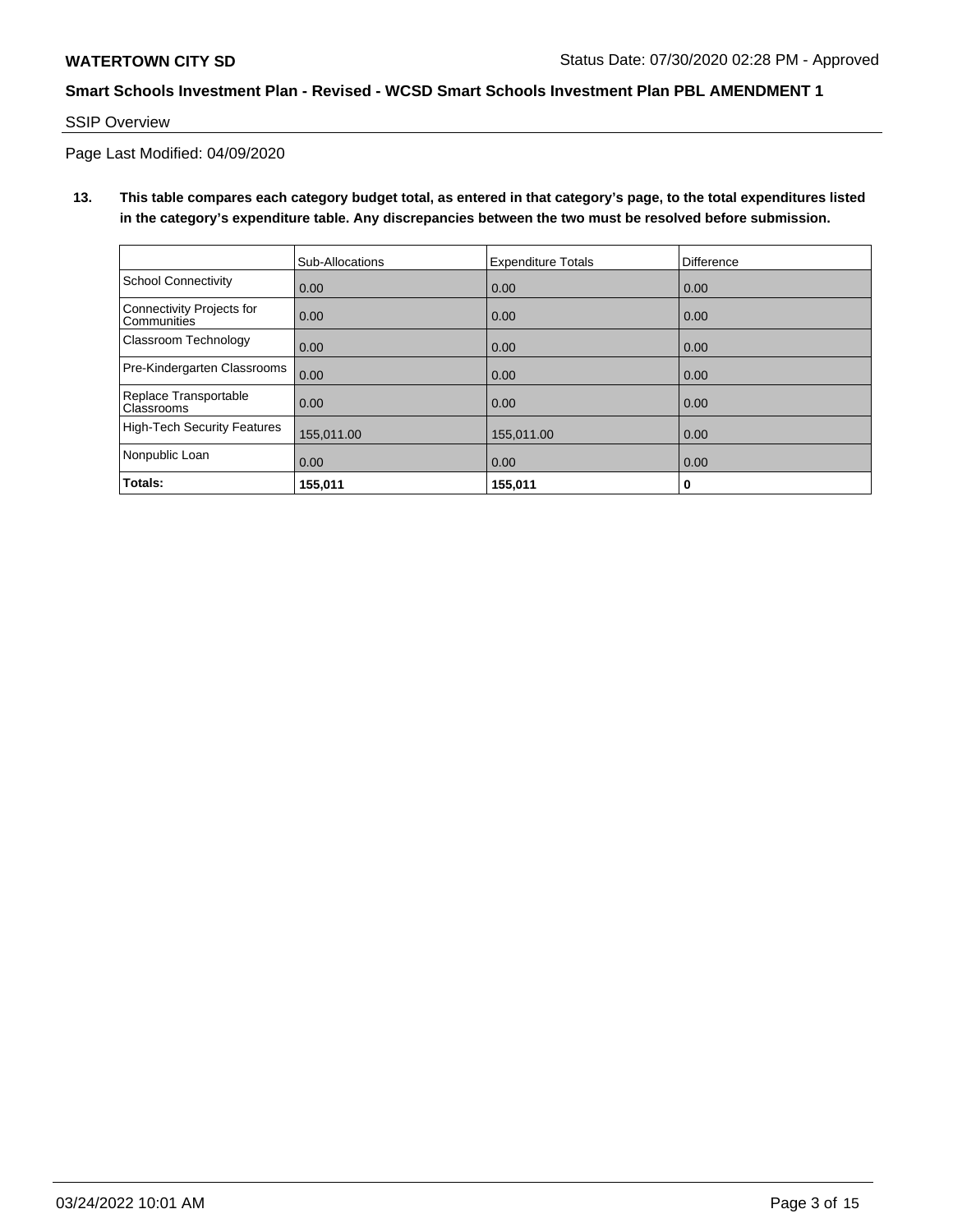#### School Connectivity

Page Last Modified: 04/06/2020

- **1. In order for students and faculty to receive the maximum benefit from the technology made available under the Smart Schools Bond Act, their school buildings must possess sufficient connectivity infrastructure to ensure that devices can be used during the school day. Smart Schools Investment Plans must demonstrate that:**
	- **• sufficient infrastructure that meets the Federal Communications Commission's 100 Mbps per 1,000 students standard currently exists in the buildings where new devices will be deployed, or**
	- **• is a planned use of a portion of Smart Schools Bond Act funds, or**
	- **• is under development through another funding source.**

**Smart Schools Bond Act funds used for technology infrastructure or classroom technology investments must increase the number of school buildings that meet or exceed the minimum speed standard of 100 Mbps per 1,000 students and staff within 12 months. This standard may be met on either a contracted 24/7 firm service or a "burstable" capability. If the standard is met under the burstable criteria, it must be:**

**1. Specifically codified in a service contract with a provider, and**

**2. Guaranteed to be available to all students and devices as needed, particularly during periods of high demand, such as computer-based testing (CBT) periods.**

**Please describe how your district already meets or is planning to meet this standard within 12 months of plan submission.**

(No Response)

- **1a. If a district believes that it will be impossible to meet this standard within 12 months, it may apply for a waiver of this requirement, as described on the Smart Schools website. The waiver must be filed and approved by SED prior to submitting this survey.**
	- By checking this box, you are certifying that the school district has an approved waiver of this requirement on file with the New York State Education Department.
- **2. Connectivity Speed Calculator (Required). If the district currently meets the required speed, enter "Currently Met" in the last box: Expected Date When Required Speed Will be Met.**

|                         | l Number of<br><b>Students</b> | Required Speed<br>l in Mbps | Current Speed in<br><b>Mbps</b> | <b>Expected Speed</b><br>to be Attained | Expected Date<br>When Reauired |
|-------------------------|--------------------------------|-----------------------------|---------------------------------|-----------------------------------------|--------------------------------|
|                         |                                |                             |                                 | Within 12 Months 1Speed Will be Met     |                                |
| <b>Calculated Speed</b> | (No Response)                  | 0.00                        | (No Response)                   | (No Response)                           | (No Response)                  |

**3. Describe how you intend to use Smart Schools Bond Act funds for high-speed broadband and/or wireless connectivity projects in school buildings.**

(No Response)

**4. Describe the linkage between the district's District Instructional Technology Plan and how the proposed projects will improve teaching and learning. (There should be a link between your response to this question and your responses to Question 1 in Section IV - NYSED Initiatives Alignment: "Explain how the district use of instructional technology will serve as a part of a comprehensive and sustained effort to support rigorous academic standards attainment and performance improvement for students."** 

**Your answer should also align with your answers to the questions in Section II - Strategic Technology Planning and the associated Action Steps in Section III - Action Plan.)**

(No Response)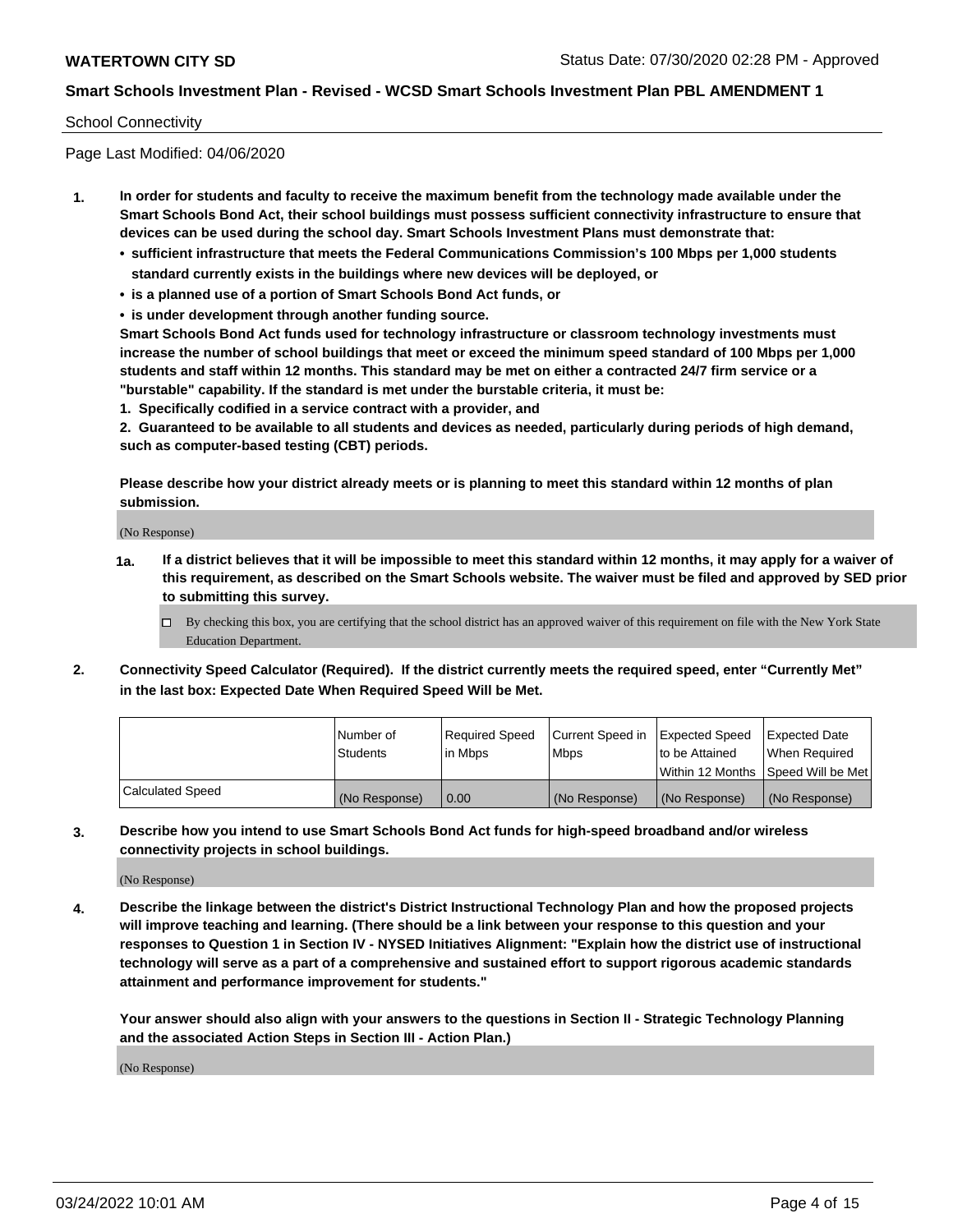#### School Connectivity

Page Last Modified: 04/06/2020

**5. If the district wishes to have students and staff access the Internet from wireless devices within the school building, or in close proximity to it, it must first ensure that it has a robust Wi-Fi network in place that has sufficient bandwidth to meet user demand.**

**Please describe how you have quantified this demand and how you plan to meet this demand.**

(No Response)

**6. Smart Schools plans with any expenditures in the School Connectivity category require a project number from the Office of Facilities Planning. Districts must submit an SSBA LOI and receive project numbers prior to submitting the SSIP. As indicated on the LOI, some projects may be eligible for a streamlined review and will not require a building permit.**

**Please indicate on a separate row each project number given to you by the Office of Facilities Planning.**

| <b>Project Number</b> |  |
|-----------------------|--|
| (No Response)         |  |

**7. Certain high-tech security and connectivity infrastructure projects may be eligible for an expedited review process as determined by the Office of Facilities Planning.**

**Was your project deemed eligible for streamlined review?**

(No Response)

#### **8. Include the name and license number of the architect or engineer of record.**

| Name          | License Number |
|---------------|----------------|
| (No Response) | (No Response)  |

#### **9. Public Expenditures – Loanable (Counts toward the nonpublic loan calculation)**

| Select the allowable expenditure type.<br>Repeat to add another item under each type. | <b>PUBLIC</b> Items to be<br>l Purchased | Quantity         | Cost Per Item    | <b>Total Cost</b> |
|---------------------------------------------------------------------------------------|------------------------------------------|------------------|------------------|-------------------|
| (No Response)                                                                         | (No Response)                            | (No<br>Response) | (No<br>Response) | 0.00              |
|                                                                                       |                                          | -0               | 0.00             |                   |

## **10. Public Expenditures – Non-Loanable (Does not count toward nonpublic loan calculation)**

| Select the allowable expenditure | <b>PUBLIC</b> Items to be purchased | Quantity      | Cost per Item | <b>Total Cost</b> |
|----------------------------------|-------------------------------------|---------------|---------------|-------------------|
| type.                            |                                     |               |               |                   |
| Repeat to add another item under |                                     |               |               |                   |
| each type.                       |                                     |               |               |                   |
| (No Response)                    | (No Response)                       | (No Response) | (No Response) | 0.00              |
|                                  |                                     | -0            | 0.00          |                   |

## **11. Final 2014-15 BEDS Enrollment to calculate Nonpublic Sharing Requirement (no changes allowed.)**

|            | Public Enrollment | Nonpublic Enrollment | Total Enrollment | l Nonpublic Percentage |
|------------|-------------------|----------------------|------------------|------------------------|
| Enrollment | 3.946             | 709                  | 4.655.00         | 15.23                  |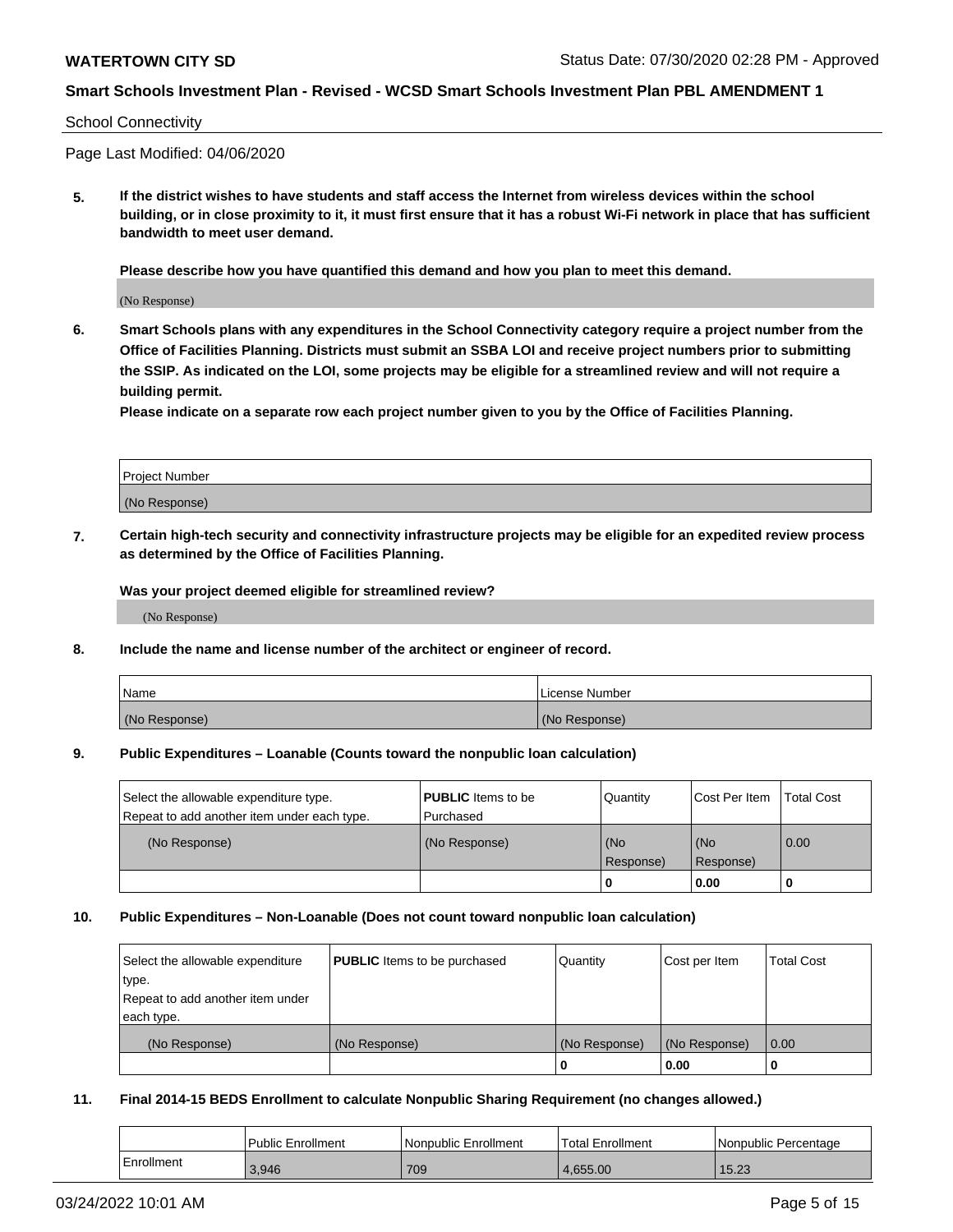# School Connectivity

Page Last Modified: 04/06/2020

# **12. Total Public Budget - Loanable (Counts toward the nonpublic loan calculation)**

|                                                  | l Public Allocations | <b>Estimated Nonpublic Loan</b><br>Amount | <b>Estimated Total Sub-Allocations</b> |
|--------------------------------------------------|----------------------|-------------------------------------------|----------------------------------------|
| Network/Access Costs                             | (No Response)        | 0.00                                      | 0.00                                   |
| School Internal Connections and   <br>Components | (No Response)        | 0.00                                      | 0.00                                   |
| Other                                            | (No Response)        | 0.00                                      | 0.00                                   |
| Totals:                                          | 0.00                 |                                           | 0                                      |

## **13. Total Public Budget – Non-Loanable (Does not count toward the nonpublic loan calculation)**

|                                            | Sub-          |
|--------------------------------------------|---------------|
|                                            | Allocation    |
| Network/Access Costs                       | (No Response) |
| <b>Outside Plant Costs</b>                 | (No Response) |
| School Internal Connections and Components | (No Response) |
| <b>Professional Services</b>               | (No Response) |
| Testing                                    | (No Response) |
| <b>Other Upfront Costs</b>                 | (No Response) |
| <b>Other Costs</b>                         | (No Response) |
| Totals:                                    | 0.00          |

## **14. School Connectivity Totals**

|                          | Total Sub-Allocations |
|--------------------------|-----------------------|
| Total Loanable Items     | 0.00                  |
| Total Non-Ioanable Items | 0.00                  |
| Totals:                  | 0                     |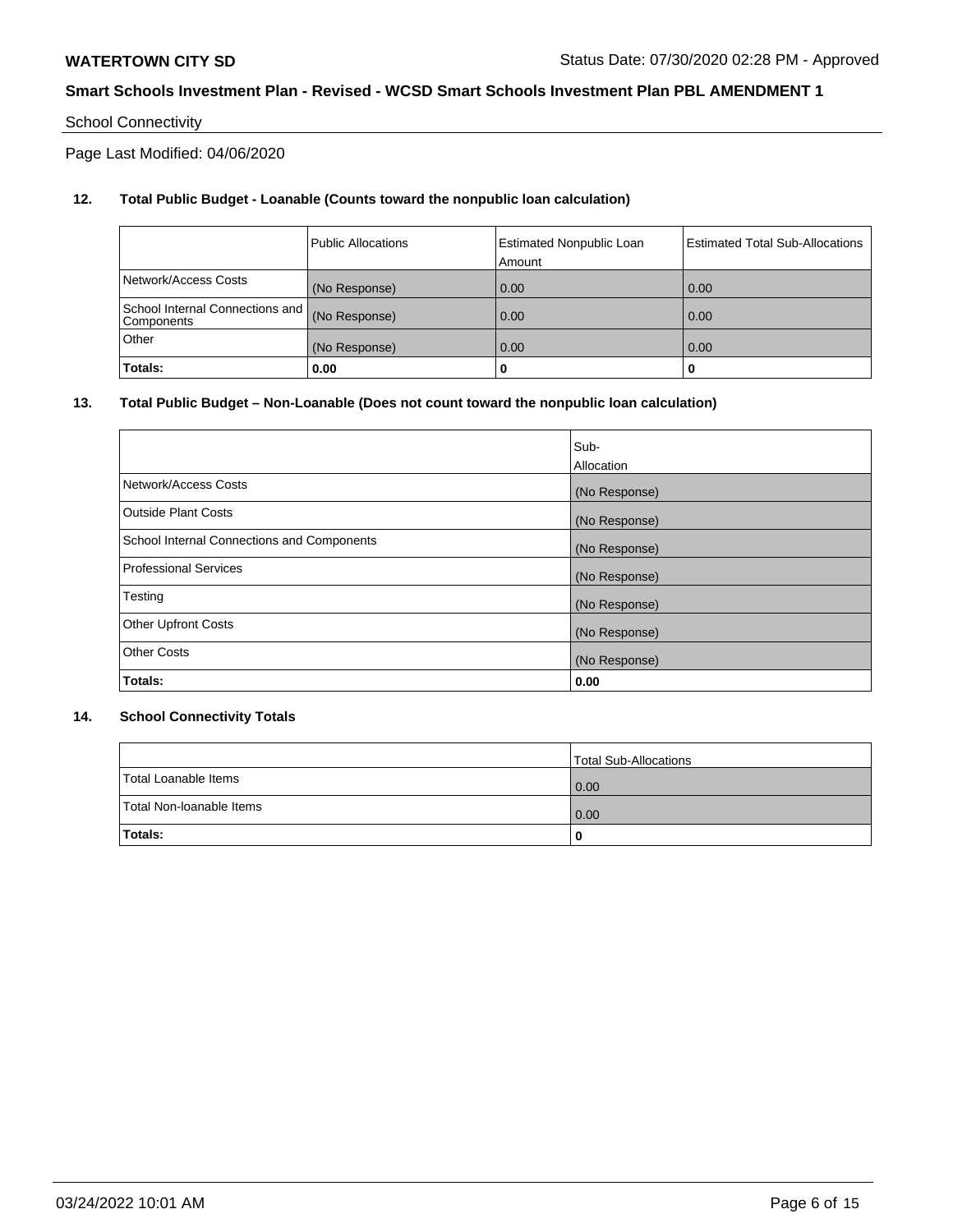Community Connectivity (Broadband and Wireless)

Page Last Modified: 04/06/2020

**1. Describe how you intend to use Smart Schools Bond Act funds for high-speed broadband and/or wireless connectivity projects in the community.**

(No Response)

**2. Please describe how the proposed project(s) will promote student achievement and increase student and/or staff access to the Internet in a manner that enhances student learning and/or instruction outside of the school day and/or school building.**

(No Response)

**3. Community connectivity projects must comply with all the necessary local building codes and regulations (building and related permits are not required prior to plan submission).**

 $\Box$  I certify that we will comply with all the necessary local building codes and regulations.

**4. Please describe the physical location of the proposed investment.**

(No Response)

**5. Please provide the initial list of partners participating in the Community Connectivity Broadband Project, along with their Federal Tax Identification (Employer Identification) number.**

| <b>Project Partners</b> | l Federal ID # |
|-------------------------|----------------|
| (No Response)           | (No Response)  |

**6. Please detail the type, quantity, per unit cost and total cost of the eligible items under each sub-category.**

| Select the allowable expenditure | Item to be purchased | Quantity      | Cost per Item | <b>Total Cost</b> |
|----------------------------------|----------------------|---------------|---------------|-------------------|
| type.                            |                      |               |               |                   |
| Repeat to add another item under |                      |               |               |                   |
| each type.                       |                      |               |               |                   |
| (No Response)                    | (No Response)        | (No Response) | (No Response) | 0.00              |
|                                  |                      | 0             | 0.00          |                   |

**7. If you are submitting an allocation for Community Connectivity, complete this table.**

**Note that the calculated Total at the bottom of the table must equal the Total allocation for this category that you entered in the SSIP Overview overall budget.**

|                                    | Sub-Allocation |
|------------------------------------|----------------|
| Network/Access Costs               | (No Response)  |
| Outside Plant Costs                | (No Response)  |
| <b>Tower Costs</b>                 | (No Response)  |
| <b>Customer Premises Equipment</b> | (No Response)  |
| Professional Services              | (No Response)  |
| Testing                            | (No Response)  |
| <b>Other Upfront Costs</b>         | (No Response)  |
| <b>Other Costs</b>                 | (No Response)  |
| Totals:                            | 0.00           |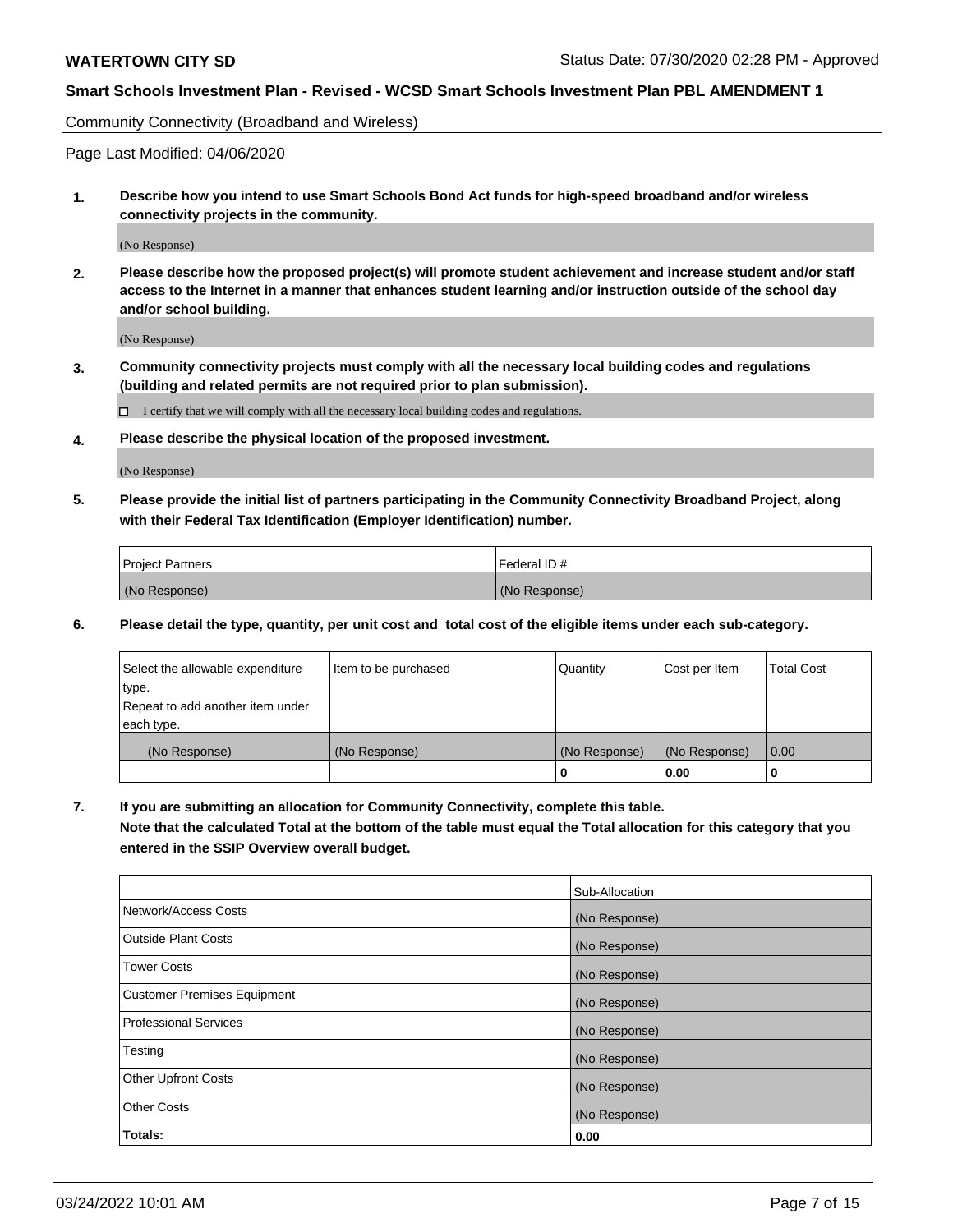## Classroom Learning Technology

Page Last Modified: 04/06/2020

**1. In order for students and faculty to receive the maximum benefit from the technology made available under the Smart Schools Bond Act, their school buildings must possess sufficient connectivity infrastructure to ensure that devices can be used during the school day. Smart Schools Investment Plans must demonstrate that sufficient infrastructure that meets the Federal Communications Commission's 100 Mbps per 1,000 students standard currently exists in the buildings where new devices will be deployed, or is a planned use of a portion of Smart Schools Bond Act funds, or is under development through another funding source.**

**Smart Schools Bond Act funds used for technology infrastructure or classroom technology investments must increase the number of school buildings that meet or exceed the minimum speed standard of 100 Mbps per 1,000 students and staff within 12 months. This standard may be met on either a contracted 24/7 firm service or a "burstable" capability. If the standard is met under the burstable criteria, it must be:**

**1. Specifically codified in a service contract with a provider, and**

**2. Guaranteed to be available to all students and devices as needed, particularly during periods of high demand, such as computer-based testing (CBT) periods.**

**Please describe how your district already meets or is planning to meet this standard within 12 months of plan submission.**

(No Response)

- **1a. If a district believes that it will be impossible to meet this standard within 12 months, it may apply for a waiver of this requirement, as described on the Smart Schools website. The waiver must be filed and approved by SED prior to submitting this survey.**
	- By checking this box, you are certifying that the school district has an approved waiver of this requirement on file with the New York State Education Department.
- **2. Connectivity Speed Calculator (Required). If the district currently meets the required speed, enter "Currently Met" in the last box: Expected Date When Required Speed Will be Met.**

|                  | Number of     | Required Speed | Current Speed in | Expected Speed | Expected Date                           |
|------------------|---------------|----------------|------------------|----------------|-----------------------------------------|
|                  | Students      | lin Mbps       | <b>Mbps</b>      | to be Attained | When Required                           |
|                  |               |                |                  |                | l Within 12 Months ISpeed Will be Met l |
| Calculated Speed | (No Response) | 0.00           | (No Response)    | (No Response)  | (No Response)                           |

**3. If the district wishes to have students and staff access the Internet from wireless devices within the school building, or in close proximity to it, it must first ensure that it has a robust Wi-Fi network in place that has sufficient bandwidth to meet user demand.**

**Please describe how you have quantified this demand and how you plan to meet this demand.**

(No Response)

**4. All New York State public school districts are required to complete and submit an Instructional Technology Plan survey to the New York State Education Department in compliance with Section 753 of the Education Law and per Part 100.12 of the Commissioner's Regulations.**

**Districts that include educational technology purchases as part of their Smart Schools Investment Plan must have a submitted and approved Instructional Technology Plan survey on file with the New York State Education Department.**

- By checking this box, you are certifying that the school district has an approved Instructional Technology Plan survey on file with the New York State Education Department.
- **5. Describe the devices you intend to purchase and their compatibility with existing or planned platforms or systems. Specifically address the adequacy of each facility's electrical, HVAC and other infrastructure necessary to install and support the operation of the planned technology.**

(No Response)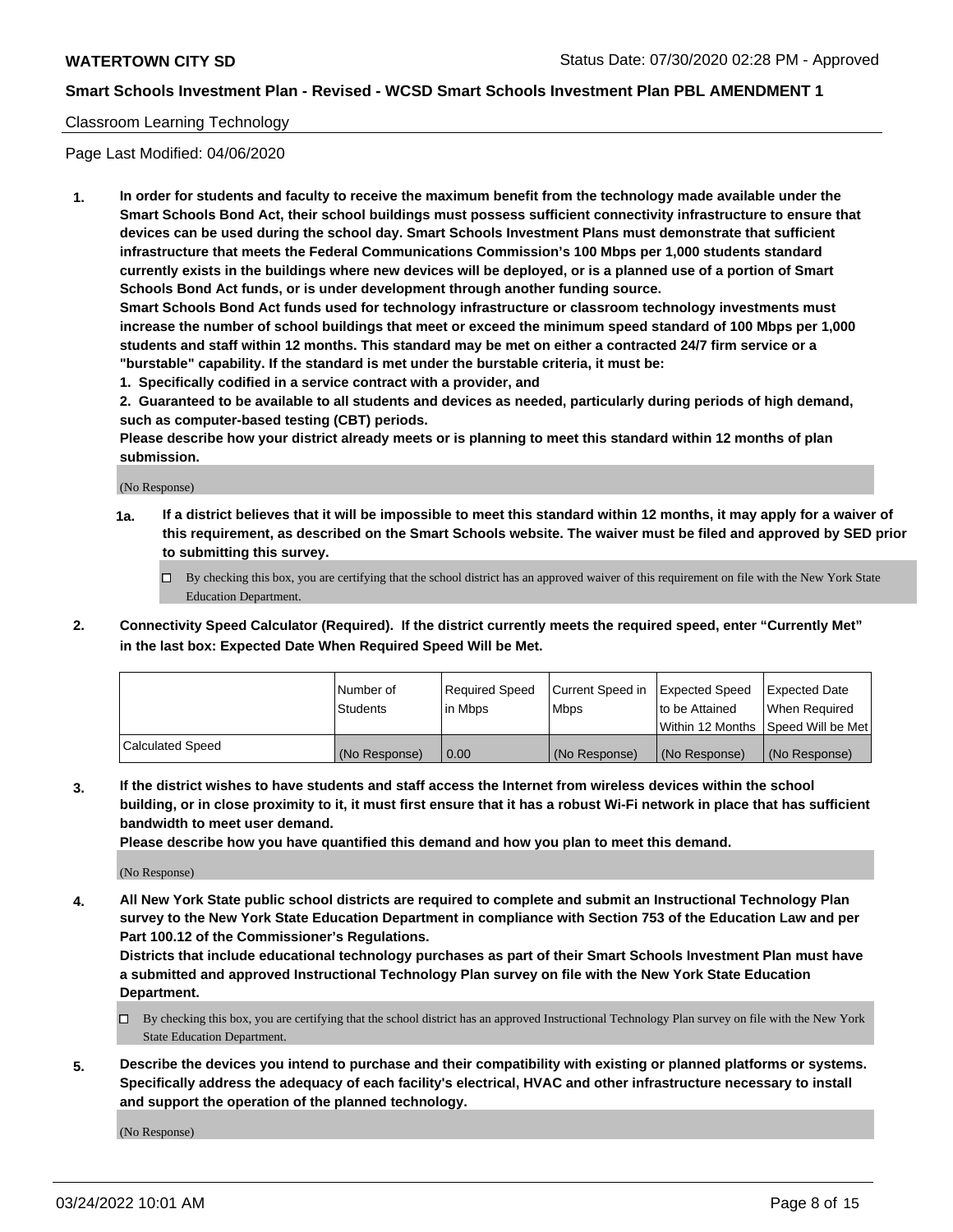## Classroom Learning Technology

Page Last Modified: 04/06/2020

- **6. Describe how the proposed technology purchases will:**
	- **> enhance differentiated instruction;**
	- **> expand student learning inside and outside the classroom;**
	- **> benefit students with disabilities and English language learners; and**
	- **> contribute to the reduction of other learning gaps that have been identified within the district.**

**The expectation is that districts will place a priority on addressing the needs of students who struggle to succeed in a rigorous curriculum. Responses in this section should specifically address this concern and align with the district's Instructional Technology Plan (in particular Question 2 of E. Curriculum and Instruction: "Does the district's instructional technology plan address the needs of students with disabilities to ensure equitable access to instruction, materials and assessments?" and Question 3 of the same section: "Does the district's instructional technology plan address the provision of assistive technology specifically for students with disabilities to ensure access to and participation in the general curriculum?")**

**In addition, describe how the district ensures equitable access to instruction, materials and assessments and participation in the general curriculum for both SWD and English Language Learners/Multilingual Learners (ELL/MLL) students.**

**Please note: If this plan has been identified as a Remote Learning Plan to be submitted and reviewed on an expedited basis, the district should explain how this plan will facilitate remote and hybrid learning, in lieu of responding to the question above.**

(No Response)

**7. Where appropriate, describe how the proposed technology purchases will enhance ongoing communication with parents and other stakeholders and help the district facilitate technology-based regional partnerships, including distance learning and other efforts.**

(No Response)

**8. Describe the district's plan to provide professional development to ensure that administrators, teachers and staff can employ the technology purchased to enhance instruction successfully.**

**Note: This response should be aligned and expanded upon in accordance with your district's response to Question 1 of F. Professional Development of your Instructional Technology Plan: "Please provide a summary of professional development offered to teachers and staff, for the time period covered by this plan, to support technology to enhance teaching and learning. Please include topics, audience and method of delivery within your summary."**

**Please note: If this plan has been identified as a Remote Learning Plan to be submitted and reviewed on an expedited basis, the district should provide a statement confirming that the district has provided or will provide professional development on these devices to its staff, in lieu of responding to the question above.**

(No Response)

**9. Districts must contact one of the SUNY/CUNY teacher preparation programs listed on the document on the left side of the page that supplies the largest number of the district's new teachers to request advice on innovative uses and best practices at the intersection of pedagogy and educational technology.**

- By checking this box, you certify that you have contacted the SUNY/CUNY teacher preparation program that supplies the largest number of your new teachers to request advice on these issues.
- **9a. Please enter the name of the SUNY or CUNY Institution that you contacted.**

(No Response)

**9b. Enter the primary Institution phone number.**

(No Response)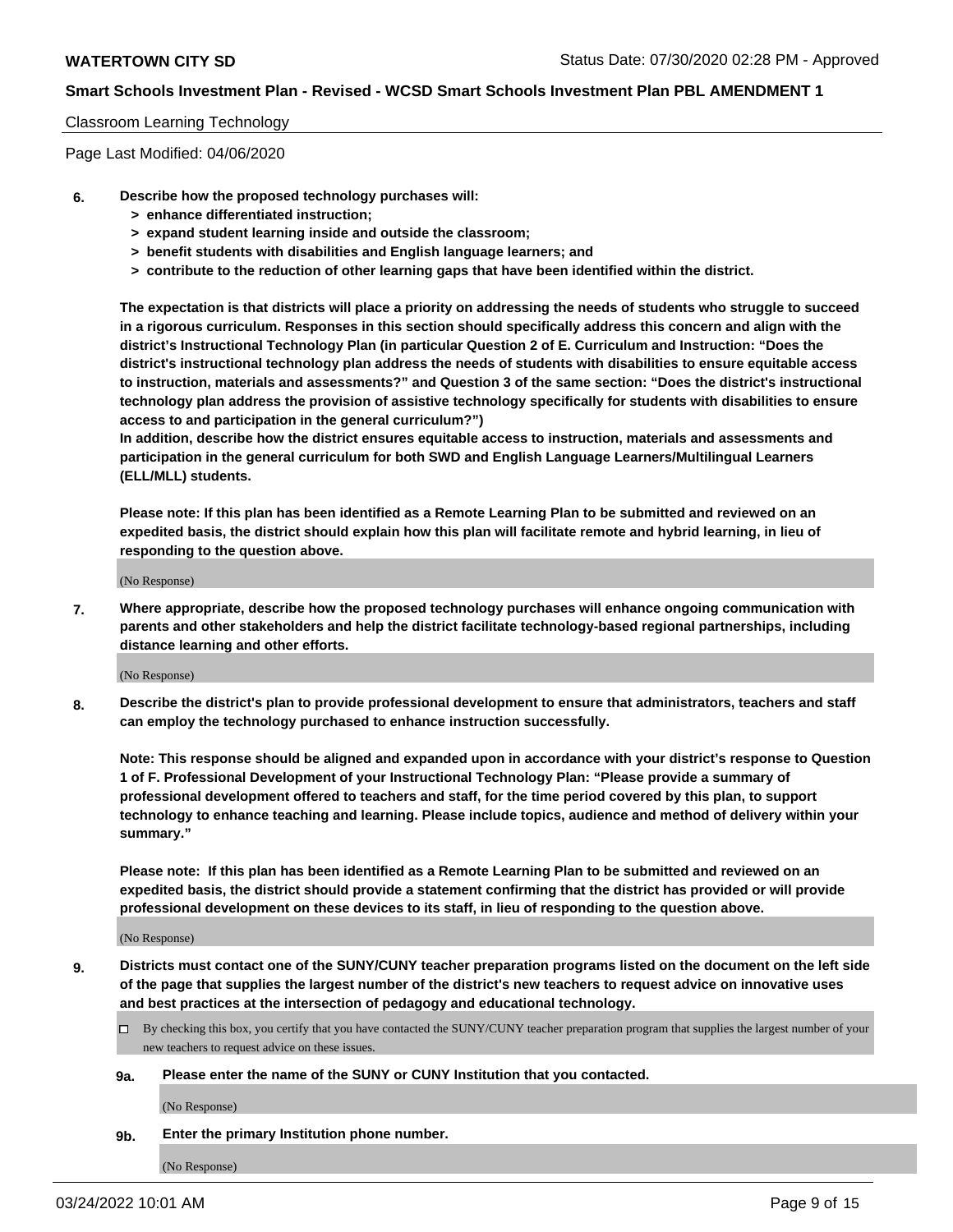## Classroom Learning Technology

Page Last Modified: 04/06/2020

**9c. Enter the name of the contact person with whom you consulted and/or will be collaborating with on innovative uses of technology and best practices.**

(No Response)

**10. To ensure the sustainability of technology purchases made with Smart Schools funds, districts must demonstrate a long-term plan to maintain and replace technology purchases supported by Smart Schools Bond Act funds. This sustainability plan shall demonstrate a district's capacity to support recurring costs of use that are ineligible for Smart Schools Bond Act funding such as device maintenance, technical support, Internet and wireless fees, maintenance of hotspots, staff professional development, building maintenance and the replacement of incidental items. Further, such a sustainability plan shall include a long-term plan for the replacement of purchased devices and equipment at the end of their useful life with other funding sources.**

 $\square$  By checking this box, you certify that the district has a sustainability plan as described above.

**11. Districts must ensure that devices purchased with Smart Schools Bond funds will be distributed, prepared for use, maintained and supported appropriately. Districts must maintain detailed device inventories in accordance with generally accepted accounting principles.**

By checking this box, you certify that the district has a distribution and inventory management plan and system in place.

**12. Please detail the type, quantity, per unit cost and total cost of the eligible items under each sub-category.**

| Select the allowable expenditure<br>type. | I Item to be Purchased | Quantity      | Cost per Item | Total Cost |
|-------------------------------------------|------------------------|---------------|---------------|------------|
| Repeat to add another item under          |                        |               |               |            |
| each type.                                |                        |               |               |            |
| (No Response)                             | (No Response)          | (No Response) | (No Response) | 0.00       |
|                                           |                        | u             | 0.00          |            |

## **13. Final 2014-15 BEDS Enrollment to calculate Nonpublic Sharing Requirement (no changes allowed.)**

|            | Public Enrollment | Nonpublic Enrollment | <b>Total Enrollment</b> | Nonpublic<br>l Percentage |
|------------|-------------------|----------------------|-------------------------|---------------------------|
| Enrollment | 3,946             | 709                  | 4.655.00                | 15.23                     |

## **14. If you are submitting an allocation for Classroom Learning Technology complete this table.**

|                          | Public School Sub-Allocation | <b>Estimated Nonpublic Loan</b><br>Amount | <b>Estimated Total Public and</b><br>Nonpublic Sub-Allocation |
|--------------------------|------------------------------|-------------------------------------------|---------------------------------------------------------------|
|                          |                              | (Based on Percentage Above)               |                                                               |
| Interactive Whiteboards  | (No Response)                | 0.00                                      | 0.00                                                          |
| <b>Computer Servers</b>  | (No Response)                | 0.00                                      | 0.00                                                          |
| <b>Desktop Computers</b> | (No Response)                | 0.00                                      | 0.00                                                          |
| <b>Laptop Computers</b>  | (No Response)                | 0.00                                      | 0.00                                                          |
| <b>Tablet Computers</b>  | (No Response)                | 0.00                                      | 0.00                                                          |
| <b>Other Costs</b>       | (No Response)                | 0.00                                      | 0.00                                                          |
| Totals:                  | 0.00                         | 0                                         | 0                                                             |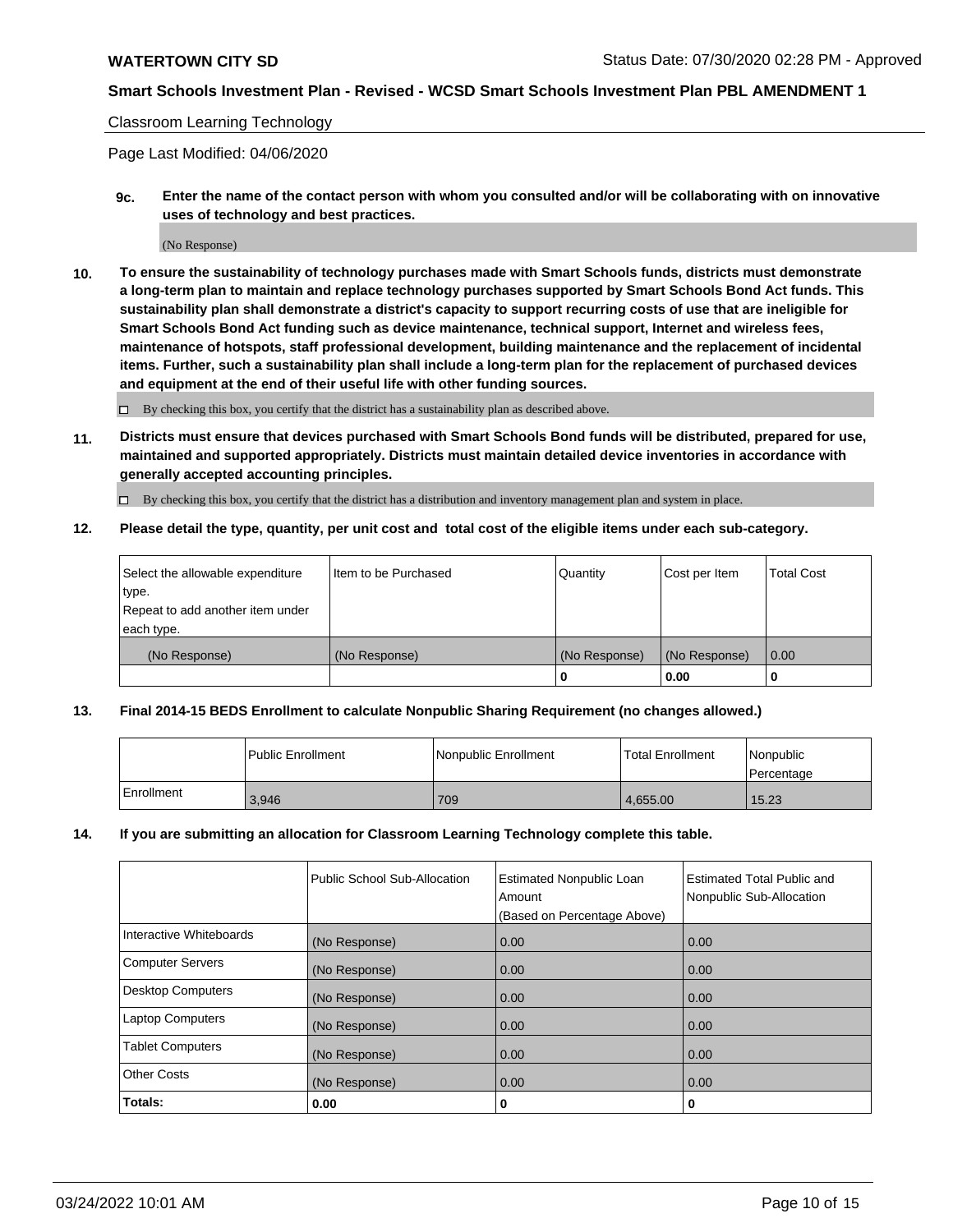## Pre-Kindergarten Classrooms

Page Last Modified: 04/06/2020

**1. Provide information regarding how and where the district is currently serving pre-kindergarten students and justify the need for additional space with enrollment projections over 3 years.**

(No Response)

- **2. Describe the district's plan to construct, enhance or modernize education facilities to accommodate prekindergarten programs. Such plans must include:**
	- **Specific descriptions of what the district intends to do to each space;**
	- **An affirmation that new pre-kindergarten classrooms will contain a minimum of 900 square feet per classroom;**
	- **The number of classrooms involved;**
	- **The approximate construction costs per classroom; and**
	- **Confirmation that the space is district-owned or has a long-term lease that exceeds the probable useful life of the improvements.**

(No Response)

**3. Smart Schools Bond Act funds may only be used for capital construction costs. Describe the type and amount of additional funds that will be required to support ineligible ongoing costs (e.g. instruction, supplies) associated with any additional pre-kindergarten classrooms that the district plans to add.**

(No Response)

**4. All plans and specifications for the erection, repair, enlargement or remodeling of school buildings in any public school district in the State must be reviewed and approved by the Commissioner. Districts that plan capital projects using their Smart Schools Bond Act funds will undergo a Preliminary Review Process by the Office of Facilities Planning.**

**Please indicate on a separate row each project number given to you by the Office of Facilities Planning.**

| Project Number |  |
|----------------|--|
| (No Response)  |  |

**5. Please detail the type, quantity, per unit cost and total cost of the eligible items under each sub-category.**

| Select the allowable expenditure | Item to be purchased | Quantity      | Cost per Item | <b>Total Cost</b> |
|----------------------------------|----------------------|---------------|---------------|-------------------|
| type.                            |                      |               |               |                   |
| Repeat to add another item under |                      |               |               |                   |
| each type.                       |                      |               |               |                   |
| (No Response)                    | (No Response)        | (No Response) | (No Response) | 0.00              |
|                                  |                      | 0             | 0.00          |                   |

**6. If you have made an allocation for Pre-Kindergarten Classrooms, complete this table.**

**Note that the calculated Total at the bottom of the table must equal the Total allocation for this category that you entered in the SSIP Overview overall budget.**

|                                          | Sub-Allocation |
|------------------------------------------|----------------|
| Construct Pre-K Classrooms               | (No Response)  |
| Enhance/Modernize Educational Facilities | (No Response)  |
| <b>Other Costs</b>                       | (No Response)  |
| Totals:                                  | 0.00           |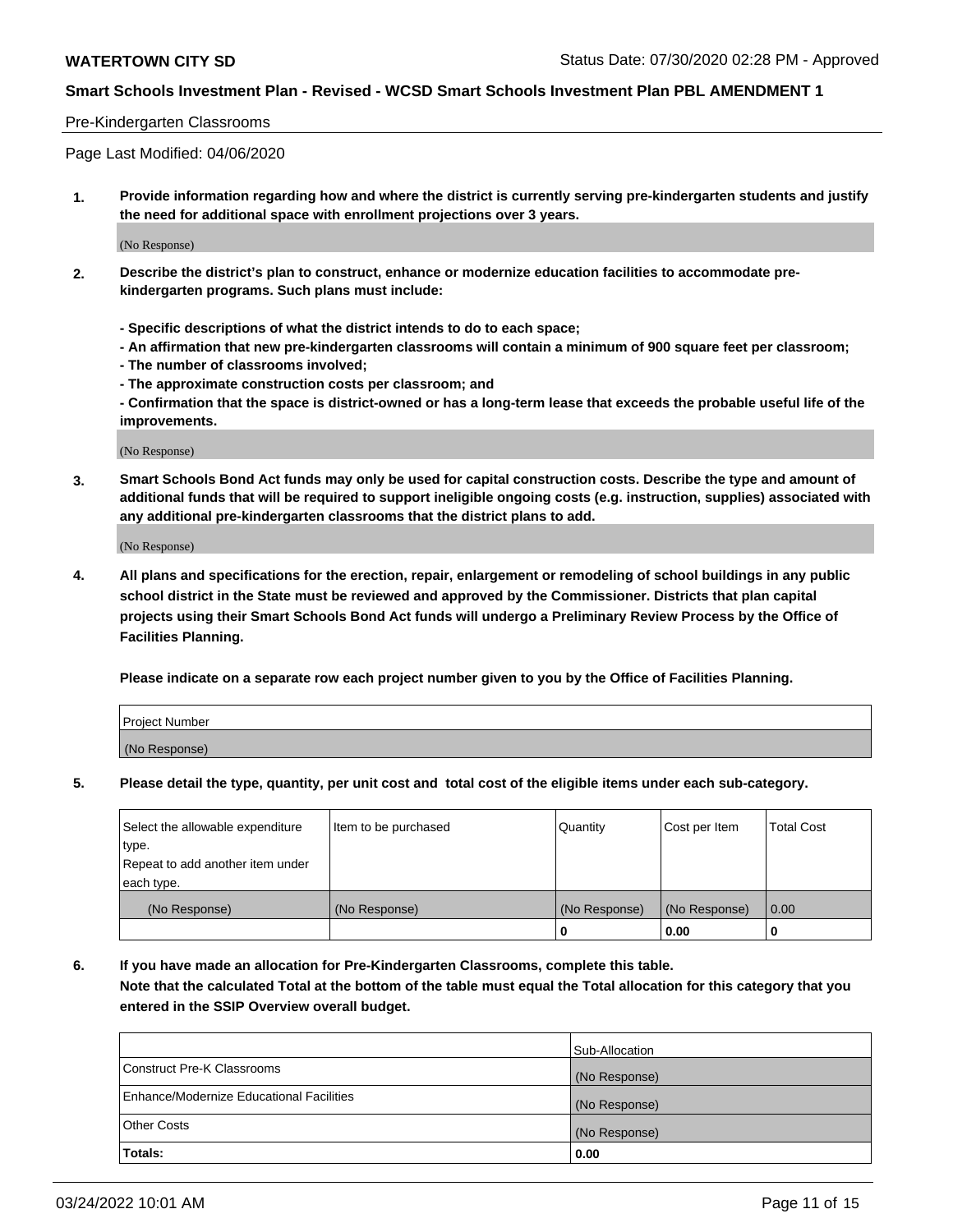#### Replace Transportable Classrooms

Page Last Modified: 04/06/2020

**1. Describe the district's plan to construct, enhance or modernize education facilities to provide high-quality instructional space by replacing transportable classrooms.**

(No Response)

**2. All plans and specifications for the erection, repair, enlargement or remodeling of school buildings in any public school district in the State must be reviewed and approved by the Commissioner. Districts that plan capital projects using their Smart Schools Bond Act funds will undergo a Preliminary Review Process by the Office of Facilities Planning.**

**Please indicate on a separate row each project number given to you by the Office of Facilities Planning.**

| <b>Project Number</b> |  |
|-----------------------|--|
| (No Response)         |  |

**3. For large projects that seek to blend Smart Schools Bond Act dollars with other funds, please note that Smart Schools Bond Act funds can be allocated on a pro rata basis depending on the number of new classrooms built that directly replace transportable classroom units.**

**If a district seeks to blend Smart Schools Bond Act dollars with other funds describe below what other funds are being used and what portion of the money will be Smart Schools Bond Act funds.**

(No Response)

**4. Please detail the type, quantity, per unit cost and total cost of the eligible items under each sub-category.**

| Select the allowable expenditure | Item to be purchased | Quantity      | Cost per Item | <b>Total Cost</b> |
|----------------------------------|----------------------|---------------|---------------|-------------------|
| type.                            |                      |               |               |                   |
| Repeat to add another item under |                      |               |               |                   |
| each type.                       |                      |               |               |                   |
| (No Response)                    | (No Response)        | (No Response) | (No Response) | 0.00              |
|                                  |                      | U             | 0.00          |                   |

**5. If you have made an allocation for Replace Transportable Classrooms, complete this table.**

**Note that the calculated Total at the bottom of the table must equal the Total allocation for this category that you entered in the SSIP Overview overall budget.**

|                                                | Sub-Allocation |
|------------------------------------------------|----------------|
| Construct New Instructional Space              | (No Response)  |
| Enhance/Modernize Existing Instructional Space | (No Response)  |
| <b>Other Costs</b>                             | (No Response)  |
| Totals:                                        | 0.00           |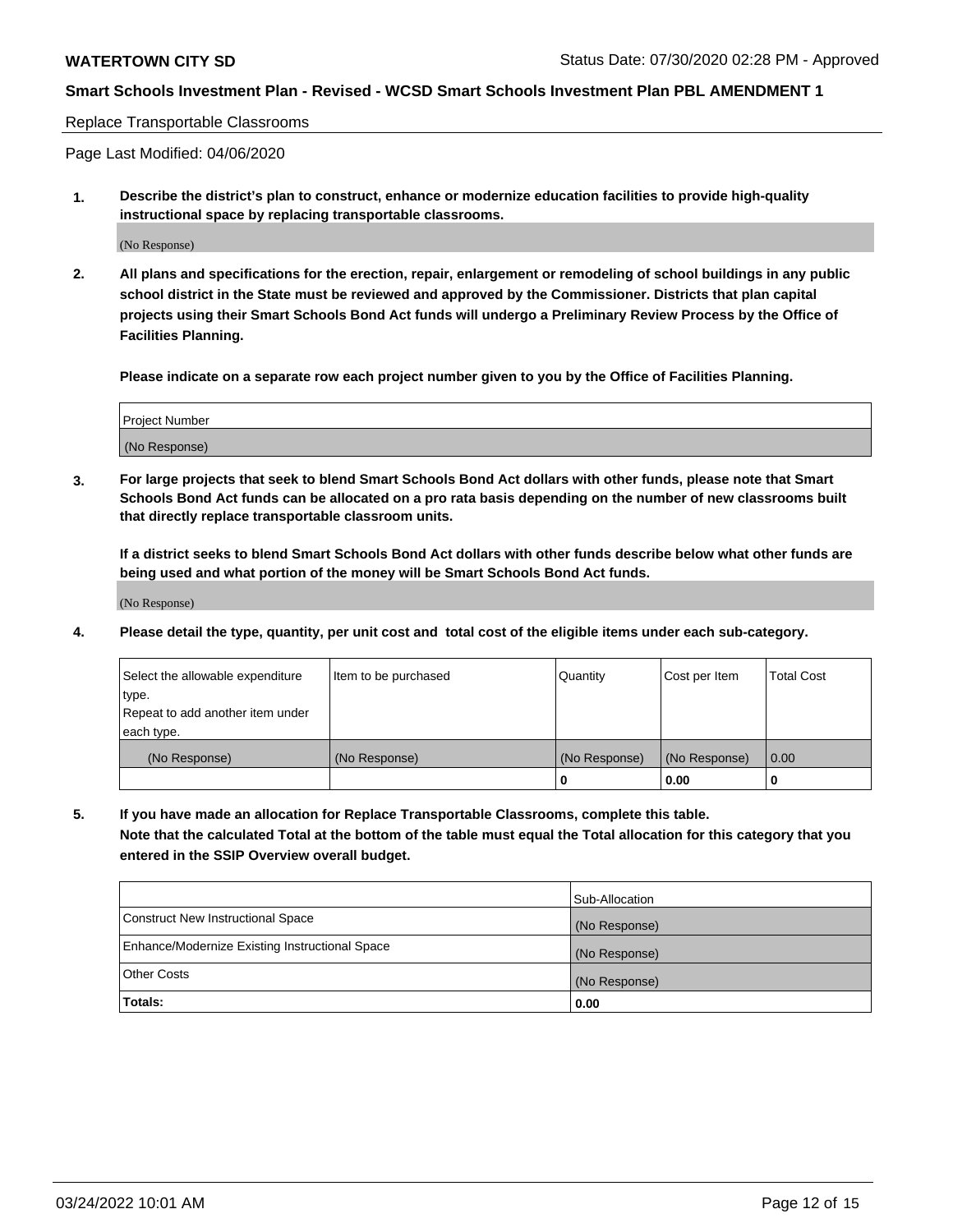## High-Tech Security Features

Page Last Modified: 04/14/2020

**1. Describe how you intend to use Smart Schools Bond Act funds to install high-tech security features in school buildings and on school campuses.**

The district's plan was submitted in January 2018. It was not approved until February 2020. We are completing this amendment and requesting the \$155,011 to cover contingency costs which were not in the original plan as we did not anticipate that our plan would take over two years for approval.

**2. All plans and specifications for the erection, repair, enlargement or remodeling of school buildings in any public school district in the State must be reviewed and approved by the Commissioner. Smart Schools plans with any expenditures in the High-Tech Security category require a project number from the Office of Facilities Planning. Districts must submit an SSBA LOI and receive project numbers prior to submitting the SSIP. As indicated on the LOI, some projects may be eligible for a streamlined review and will not require a building permit. Please indicate on a separate row each project number given to you by the Office of Facilities Planning.**

| Project Number  |  |
|-----------------|--|
| 222000017999002 |  |

## **3. Was your project deemed eligible for streamlined Review?**

- Yes
- $\boxtimes$  No
- **4. Include the name and license number of the architect or engineer of record.**

| Name          | License Number |
|---------------|----------------|
| Rick W. Tague | 184431         |

**5. Please detail the type, quantity, per unit cost and total cost of the eligible items under each sub-category.**

| Select the allowable expenditure<br>type.<br>Repeat to add another item under | Item to be purchased     | Quantity | Cost per Item | Total Cost |
|-------------------------------------------------------------------------------|--------------------------|----------|---------------|------------|
| each type.                                                                    |                          |          |               |            |
| <b>Other Costs</b>                                                            | <b>Contingency Costs</b> |          | 155.011.00    | 155,011.00 |
|                                                                               |                          |          | 155,011.00    | 155,011    |

**6. If you have made an allocation for High-Tech Security Features, complete this table. Enter each Sub-category Public Allocation based on the the expenditures listed in Table #5.**

|                                                      | Sub-Allocation |
|------------------------------------------------------|----------------|
| Capital-Intensive Security Project (Standard Review) | (No Response)  |
| Electronic Security System                           | (No Response)  |
| <b>Entry Control System</b>                          | (No Response)  |
| Approved Door Hardening Project                      | (No Response)  |
| <b>Other Costs</b>                                   | 155,011.00     |
| Totals:                                              | 155,011.00     |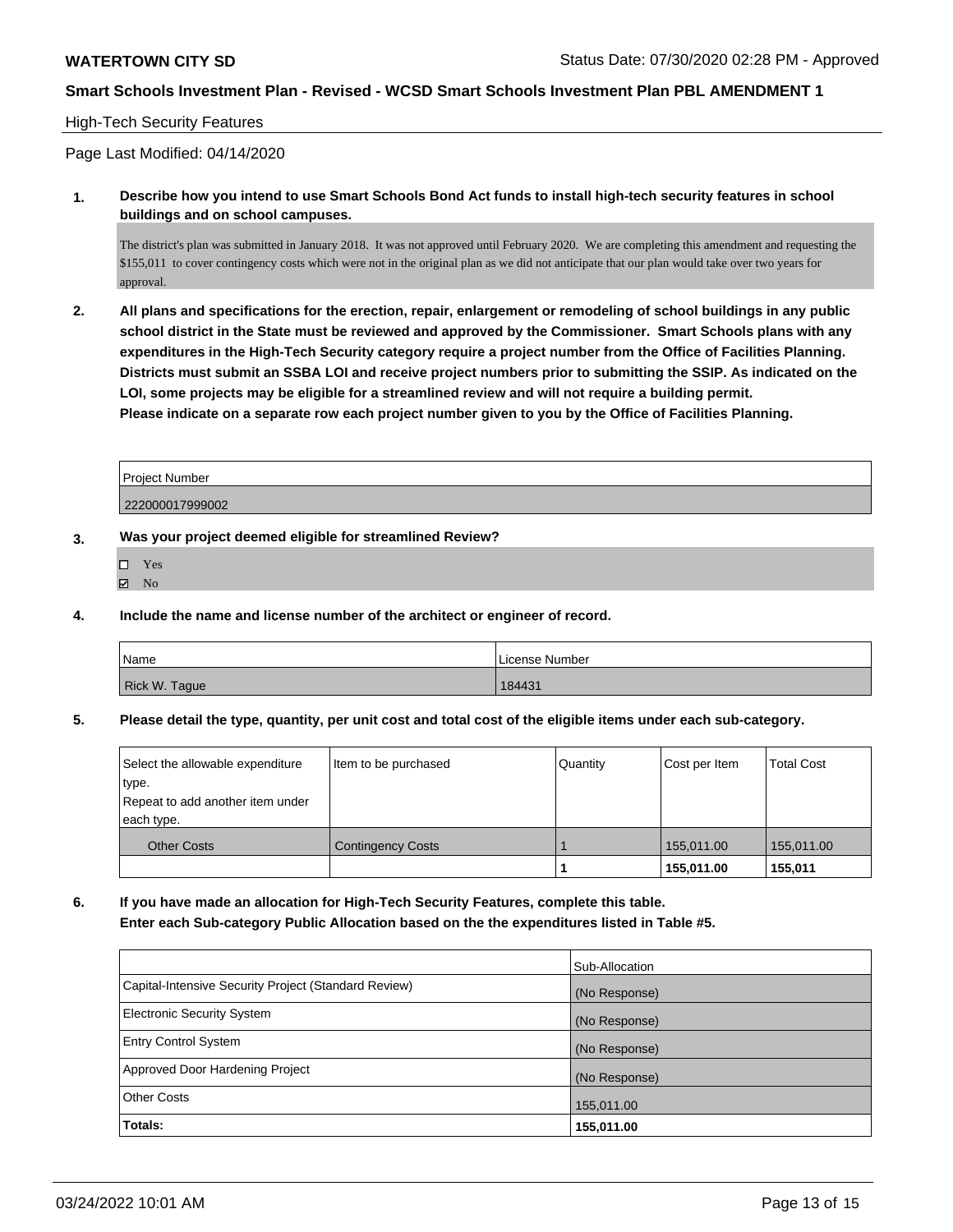## Non-Public Schools

Page Last Modified: 04/06/2020

**1. Describe your plan to utilize SSBA funds to purchase devices and loan to the nonpublic schools within your district. Please specify what devices have been requested by the nonpublic schools. If the nonpublic schools have not finalized requests, the district should provide the date nonpublic schools will submit the request by.**

**Please note: If this plan has been identified as a Remote Learning Plan to be submitted and reviewed on an expedited basis, the district should state that they will reach out to the nonpublic schools upon submission of the application, in lieu of responding to the question above.**

(No Response)

- **2. A final Smart Schools Investment Plan cannot be approved until school authorities have adopted regulations specifying the date by which requests from nonpublic schools for the purchase and loan of Smart Schools Bond Act classroom technology must be received by the district.**
	- By checking this box, you certify that you have such a plan and associated regulations in place that have been made public.
	- **2a. Please enter the date each year nonpublic schools must request loanable items from the school district. This date cannot be earlier than June 1 of the previous school year.**

(No Response)

## **3. Final 2014-15 BEDS Enrollment to calculate Nonpublic Sharing Requirement (no changes allowed.)**

|            | <b>Public Enrollment</b> | Nonpublic Enrollment | Total Enrollment | l Nonpublic Percentage |
|------------|--------------------------|----------------------|------------------|------------------------|
| Enrollment | 3,946                    | 709                  | 4.655.00         | 15.23                  |

## **4. Nonpublic Loan Calculator**

|                                                        | Loanable     | Loanable          | Additional       | Estimated   | Previously | l Cumulative | Final Per  | <b>Final Total</b> |
|--------------------------------------------------------|--------------|-------------------|------------------|-------------|------------|--------------|------------|--------------------|
|                                                        | School       | Classroom         | Nonpublic        | l Per Pupil | Approved   | Per Pupil    | Pupil Loan | Loan               |
|                                                        | Connectivity | Technology        | Loan             | Amount -    | Per Pupil  | Loan         | Amount -   | Amount -           |
|                                                        |              |                   | (Optional)       | This Plan   | Amount(s)  | Amount       | This Plan  | This Plan          |
| <b>Required Nonpublic</b><br>Loan                      | 0.00         | $\overline{0.00}$ |                  | 0.00        | 11.66      | 11.66        | 0.00       | 0.00               |
| Final Adjusted Loan<br>- (If additional loan<br>funds) | 0.00         | $\overline{0.00}$ | (No<br>Response) | 0.00        | 11.66      | 11.66        | 0.00       | 0.00               |

## **5. Nonpublic Share**

|                                          | Final Per Pupil Amount<br>Final Nonpublic Loan Amount |          |  |
|------------------------------------------|-------------------------------------------------------|----------|--|
| Pending and Previously<br>Approved Plans | 11.66                                                 | 8,267.23 |  |
| This Plan                                | 0.00                                                  | 0.00     |  |
| Total                                    | 11.66                                                 | 8,267.23 |  |

## **6. Distribution of Nonpublic Loan Amount by School**

| Nonpublic School Name                  | 2018-19 K-12 Enrollment | Special Ed School? If Yes, not eligible |
|----------------------------------------|-------------------------|-----------------------------------------|
| CHAMPION PEAK SCHOOL                   | 16                      | <b>No</b>                               |
| FAITH FELLOWSHIP CHRISTIAN<br>  SCHOOL | 139                     | <b>No</b>                               |
| IMMACULATE HEART CENTRAL HIGH          | 175                     | <b>No</b>                               |